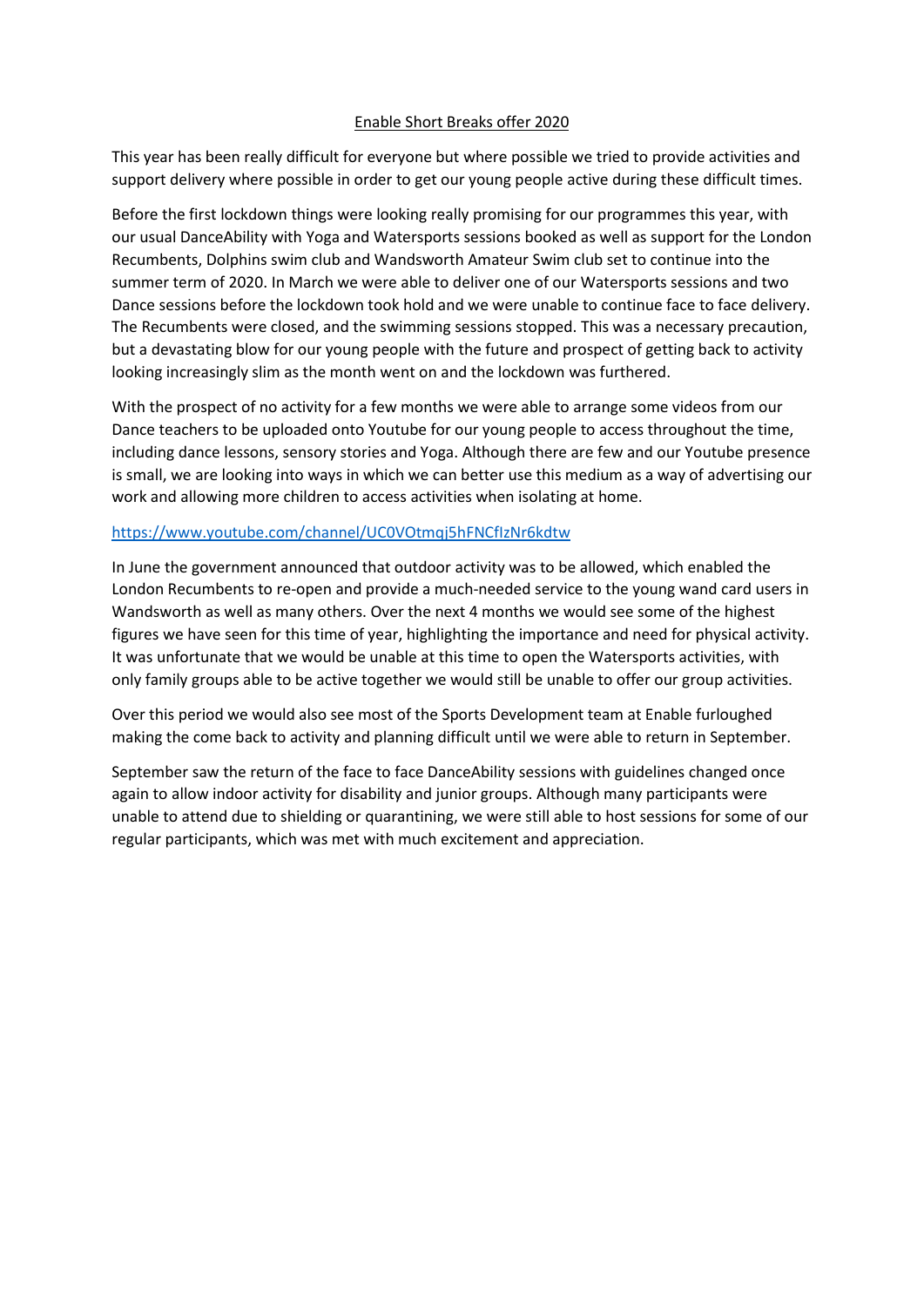

We were careful to follow the guidelines set out by the government to ensure there was a track and trace record in place as well as all PPE provided to ensure the safety of all participants.

When we moved into lockdown in November, we decided to take the sessions online, setting up a weekly zoom class for all those who wished to attend. Feedback from some of our regular parents were that their child had tried online sessions before and hadn't been able to focus or really access them to their full potential, however we were still able to engage with 4 of our regulars, two who were initially hesitant but found the experience positive with their children able to participate fully.

*'We weren't sure how Danceability would work on zoom but after a short hesitation , Edie got really involved and loved the session. It was really nice to see her friends and there was lots of interaction between everyone. The sessions are flexible and we have already put in song requests for next week. –Parent of DanceAbility participant'*

*"Oliver has participated and enjoyed his Danceability sessions at George Shearing Centre since there return after COVID-19 restrictions eased. Being able to interact with others and take part in a group activity has been a huge boost to his well being. Now the sessions have moved online via ZOOM he has adapted very well and continues to enjoy them.*

*Oliver is always excited to start his Danceability sessions. Being at home he can now invite his brother and sister to join in to make it a whole family experience.*

*In addition to the benefits of the physical activity of dancing and movement his desire to communicate his enjoyment of the sessions has increased too." –Parent of DanceAbility participant'*

With the change again in Tier in December we were able to run our last two sessions face to face with our last being a Christmas celebration.